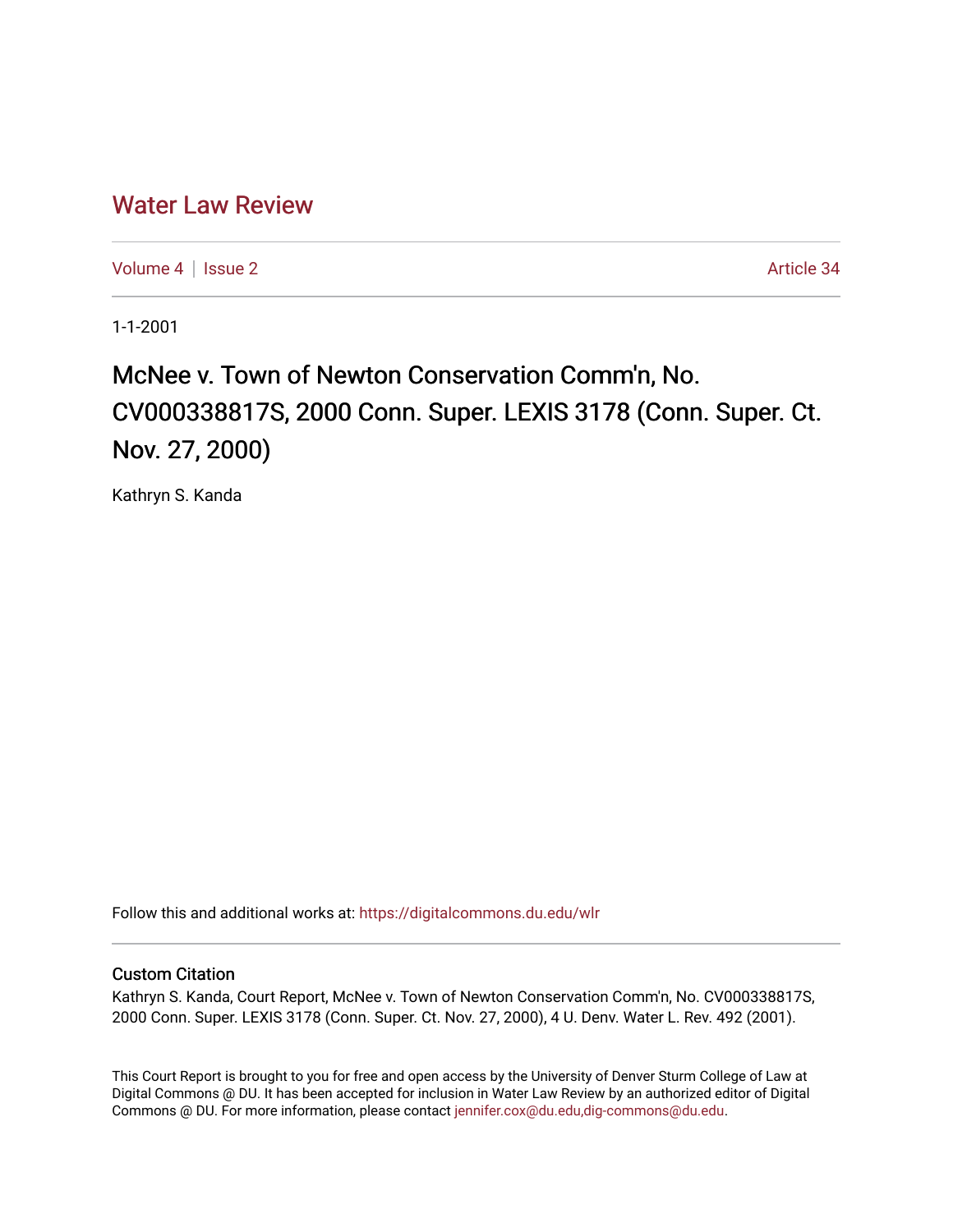threshold requirements. First, the court determined Consumer Cause's notice addressed a health issue that constituted a matter of indisputable public interest and significance because the Safe Drinking Water and Toxic Enforcement Act concerned the quality and safety of the state's drinking water supply. Second, the court found the notice was part of a proceeding, as authorized by law, because the mandated sixty-day notice was generated in connection with the proposed lawsuit, which constituted an official proceeding.

The court held Consumer Cause satisfied the second requirement to secure a dismissal under the special motion to strike. The court determined Equilon had not established a probability that it would prevail on its claim. Equilon claimed Consumer Cause did not serve notice on the proper parties and the notice did not provide sufficient specific information for each gas station regarding the nature of the alleged discharge and the identification of the alleged drinking water sources. The court, however, concluded declaratory and injunctive relief were not proper remedies for a party who received a Proposition 65 notice of intent to sue. The court found Equilon could have raised a deficient notice defense to an enforcement action, and the Proposition 65 notice was absolutely privileged. The court asserted that allowing Proposition 65 private enforcers to be sued before they, of the state initiative. The court noted that such "chilling effect" would thwart the goal of public participation and prevent some citizen and environmental groups from alerting government officials of water pollution violations.

The court affirmed the lower court's decision because (1) Consumer Cause established a prima facie case that it was sued by Equilon after exercising its First Amendment right to petition the government in connection with a public issue-conduct protected by both California law and the SLAPP statute; and (2) the oil companies were unlikely to prevail on their claims. Additionally, the court stated that Consumer Cause could bring a motion in the trial court to recover the attorney fees and costs incurred while appealing this case.

*Sommer Poole*

## **CONNECTICUT**

McNee v. Town of Newton Conservation **Comm'n,** No. **CV000338817S,** 2000 Conn. Super. **LEXIS 3178** (Conn. Super. Ct. Nov. **27,** 2000) (holding an inland wetlands agency has discretion to determine whether to conduct a public hearing before issuing a permit, and a decision to issue a permit is not rendered void by the agency's failure to provide notice to nearby landowners nor by applicant's failure to obtain a discharge permit prior to the agency's decision).